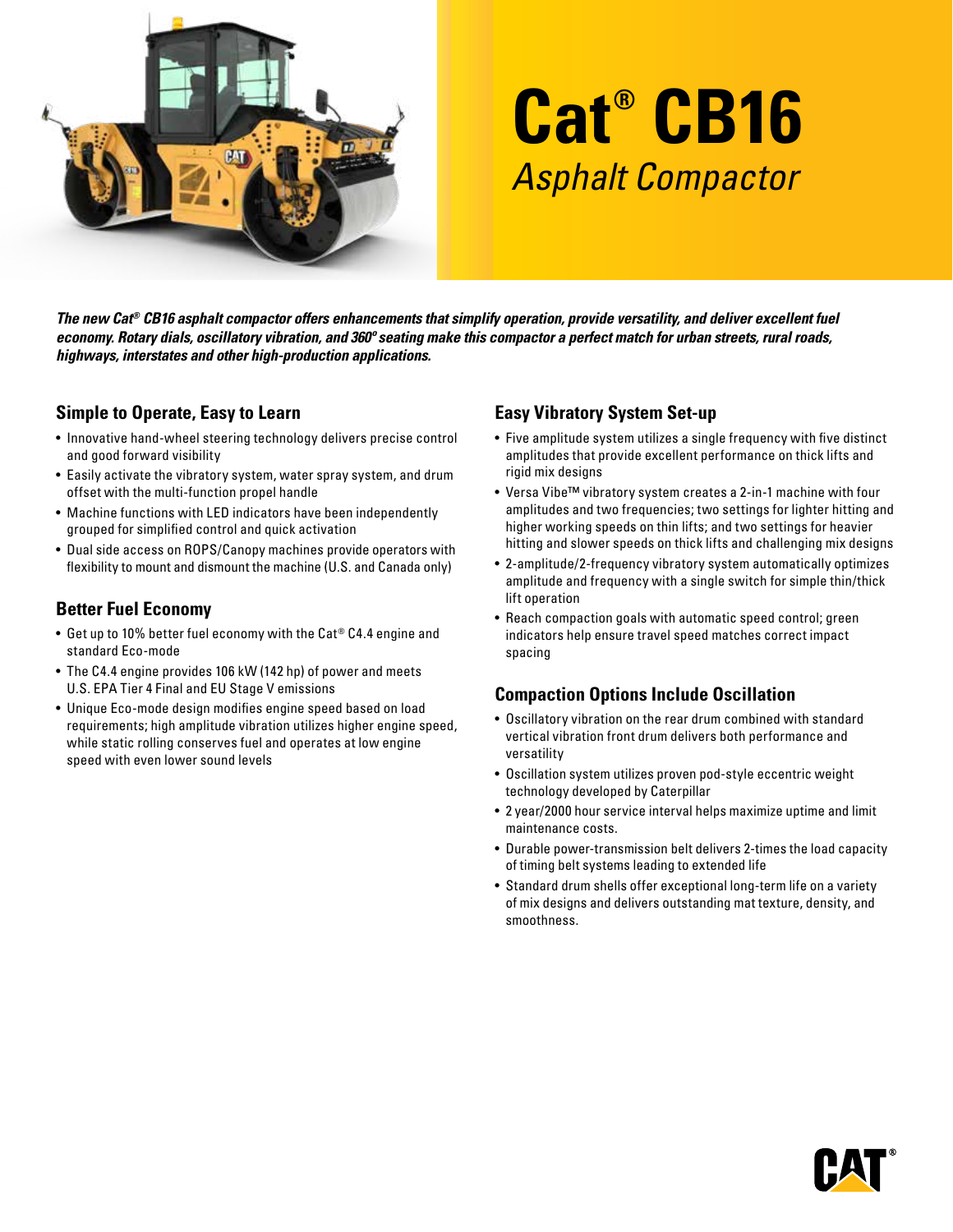#### **Ensure Mat Coverage with Compaction Control**

- Pass-count and Temperature Mapping combines infrared temperature sensors with GPS mapping to keep the operator informed of current asphalt temperatures, machine position, pass-count, and layer coverage
- Compaction Meter Value (CMV) utilizes a drum-mounted accelerometer to measure the combined stiffness of the asphalt layer, base layer, and sub-base layer to indicate road structure quality beneath the surface
- Machine to Machine communication helps keep rolling patterns in sync by sharing mapped data such as CMV, temperature mapping, and pass count coverage between multiple machines

### **Prevent Build-Up, Keep the Drum Surfaces Wet**

- High capacity water tank provides long duration between fills
- Dual water pumps provide back-up capability and alternate with direction of travel to maximize service life
- Triple filtration prevents clogs with filters located at the fill point, water pumps, and spray nozzles
- Integrated freeze protection kit (optional) provides protection in cold temperatures when machine is not in use

#### **Boost Performance with Enhanced Visibility**

- Optimize sight lines with 360º seating option; always face the direction of travel
- LED Lighting delivers excellent job site illumination while conserving energy
- Night-lighting option provides additional illumination to the ROPS/Cab, drum edges, and drum surfaces

### **Product Link™**

- Make timely, fact-based decisions to maximize efficiency, improve productivity, and lower owning and operating costs
- Easily track location, machine hours, fuel usage, and idle time
- Diagnostic codes are made available through online web applications
- Remote flash works around your schedule to ensure your machine's software is up to date for optimal performance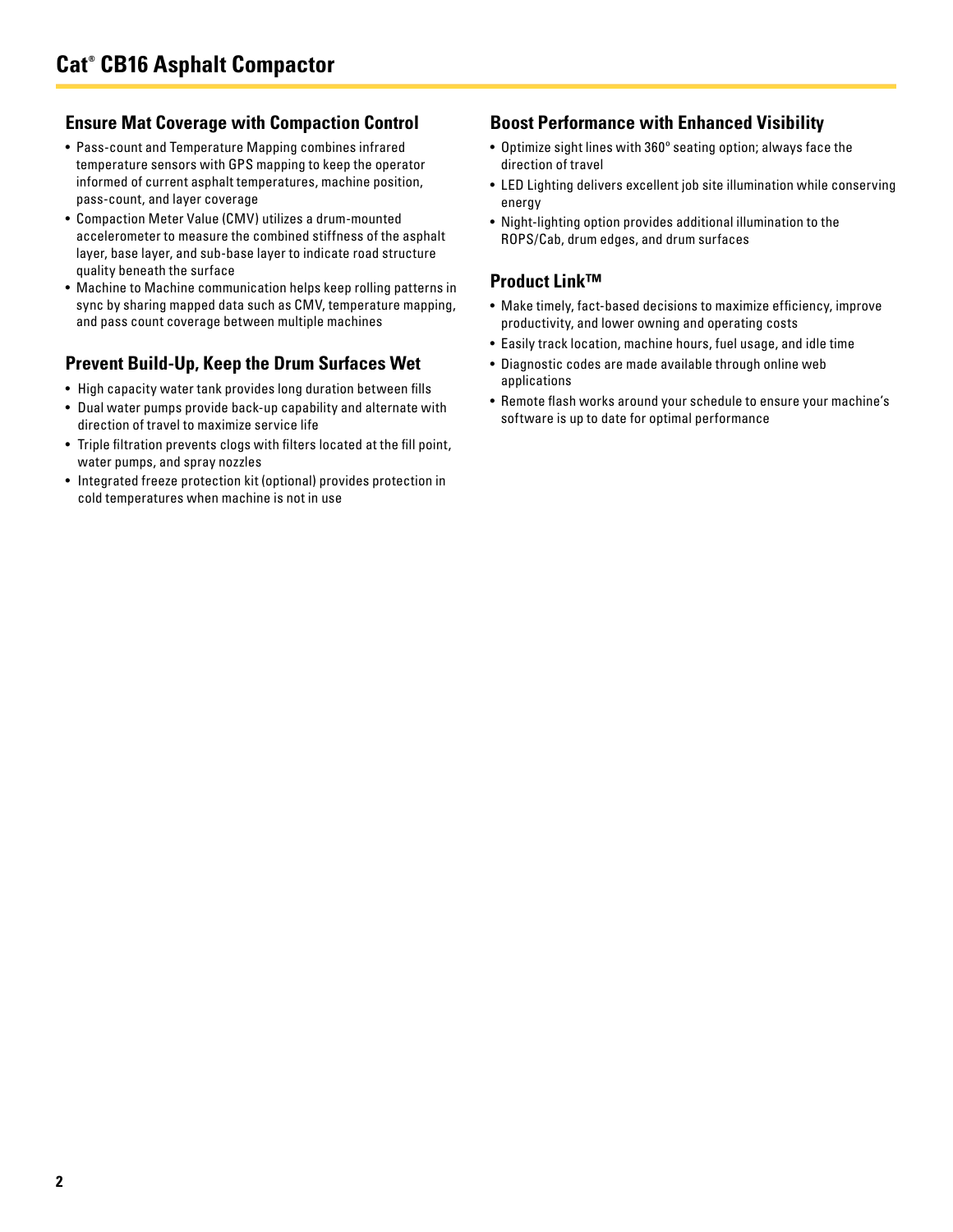# **Standard and Optional Equipment**

Standard and optional equipment may vary. Consult your Cat dealer for details.

|                                                      | <b>Standard Optional</b> |  |
|------------------------------------------------------|--------------------------|--|
| <b>OPERATING ENVIRONMENT</b>                         |                          |  |
| 180° seat positioning w/sliding station              | ✓                        |  |
| 360° seat positioning w/sliding station              |                          |  |
| Adjustable armrests                                  |                          |  |
| Platform ROPS/FOPS                                   | ✓                        |  |
| Propel lever with 4-button control                   | ✓                        |  |
| Steering wheel - fixed position, left side           |                          |  |
| Steering wheel - elevated position, left side        |                          |  |
| Suspension seat - no heat                            |                          |  |
| Suspension seat - with heat                          |                          |  |
| Seat headrest                                        |                          |  |
| Seat belt - 76 mm (3") high visibility               |                          |  |
| Vandalism protection                                 |                          |  |
| <b>TECHNOLOGY</b>                                    |                          |  |
| Infrared asphalt temperature sensors                 |                          |  |
| CMV accelerometer - front drum                       |                          |  |
| <b>GNSS Mapping - Temperature and Pass-</b><br>count |                          |  |
| <b>Machine to Machine Communication</b>              |                          |  |
| Product Link™ PLE743                                 | ✓                        |  |
| Product Link PLE783                                  |                          |  |
| <b>Remote Flash</b>                                  |                          |  |
| <b>Remote Troubleshooting</b>                        |                          |  |
| <b>POWERTRAIN</b>                                    |                          |  |
| Cat C4.4, 4-cylinder                                 | ✓                        |  |
| Hitch - offset                                       |                          |  |
| Hydraulic oil - biodegradeable                       |                          |  |
| <b>ELECTRICAL SYSTEM</b>                             |                          |  |
| 150 amp alternator                                   |                          |  |
| 12-volt charging system                              |                          |  |
| Automotive-type fuse system                          |                          |  |
| Batteries - maintenance-free                         | ✓                        |  |
| Cat Electronic Technician (Cat ET)                   |                          |  |
| Remote start/charge receptacle                       |                          |  |

|                                                                      | <b>Standard Optional</b> |   |
|----------------------------------------------------------------------|--------------------------|---|
| <b>VIBRATORY SYSTEM</b>                                              |                          |   |
| Five amplitude                                                       |                          | ✓ |
| Two amplitude/two frequency - both drums                             |                          |   |
| Versa Vibe™- both drums                                              |                          | ✓ |
| Two amplitude/two frequency w/Oscillation                            |                          | ✓ |
| Versa Vibe w/Oscillation                                             |                          | ✓ |
| Mats - cocoa                                                         |                          |   |
| Mats - water distribution                                            |                          | ✓ |
| Freeze protection - water spray system                               |                          | ✓ |
| Rear drum oscillation kit - field installed drum                     |                          | ✓ |
| <b>SERVICE AND MAINTENANCE</b>                                       |                          |   |
| Maintenance-free Hitch                                               |                          |   |
| 3 yr/3000 hr conventional vibratory system<br>service interval       |                          |   |
| 2 yr/2000 hr Oscillatory vibration system<br>service interval        |                          |   |
| Grouped filters with ground level access                             |                          |   |
| Remote access drains                                                 |                          |   |
| Sampling ports for Scheduled Oil Sampling<br>(S.0. S <sup>SM</sup> ) |                          |   |
| <b>Sight Gauges</b>                                                  | ✓                        |   |
| - Engine coolant                                                     |                          |   |
| - Hydraulic oil                                                      |                          |   |
| <b>SAFETY</b>                                                        |                          |   |
| Alarm, back-up                                                       | ✓                        |   |
| Horn, warning (front & rear)                                         |                          |   |
| <b>LED Working Lights</b>                                            |                          |   |
| LED Working Lights with turn signals                                 |                          |   |
| <b>LED Roading Lights</b>                                            |                          |   |
| Mirror package                                                       |                          |   |
| Steps, front drum fuel refill                                        |                          |   |
| Steps, rear drum water spray refill                                  |                          |   |
| Warning, LED safety beacons                                          |                          |   |